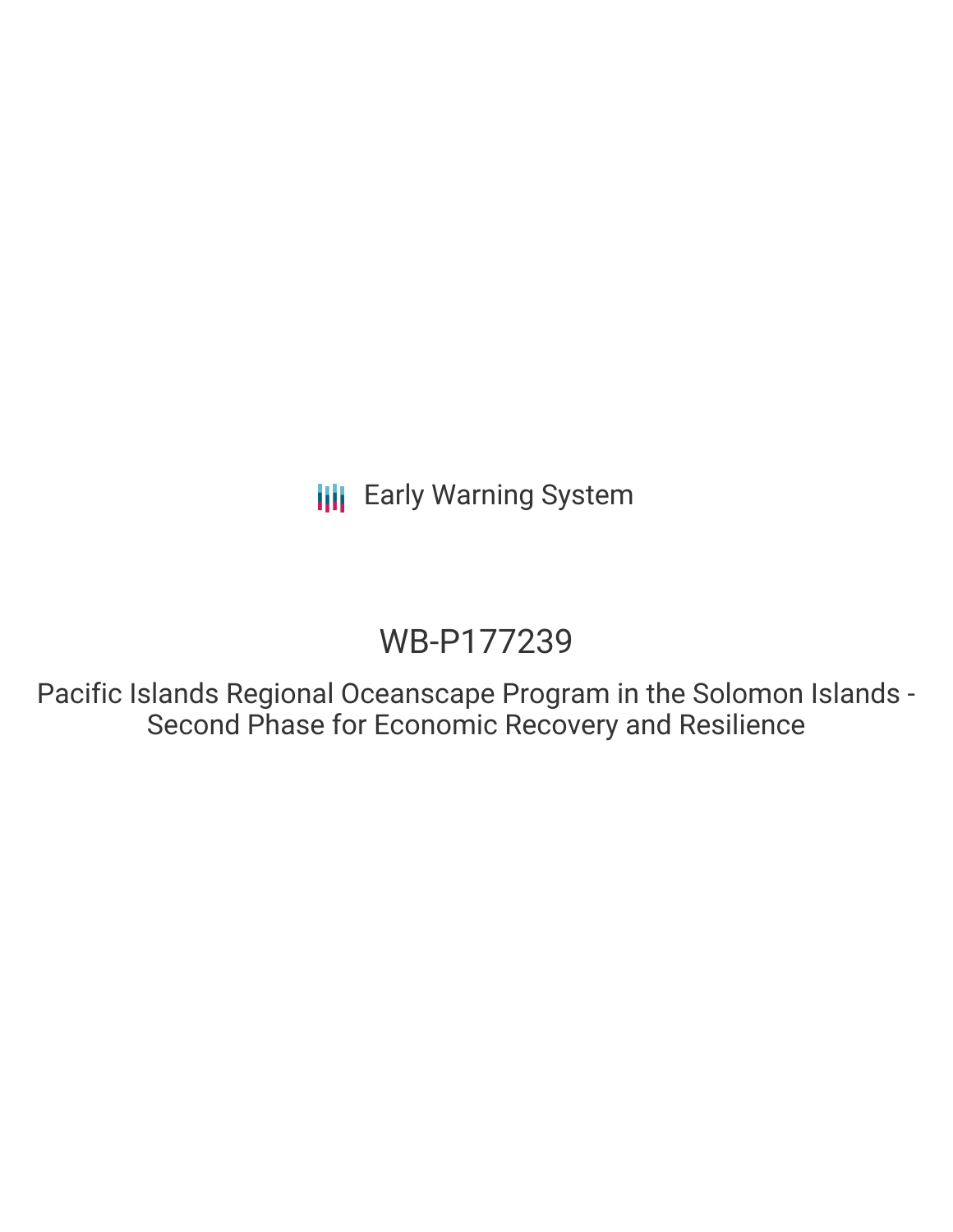

Pacific Islands Regional Oceanscape Program in the Solomon Islands - Second Phase for Economic Recovery and Resilience

#### **Quick Facts**

| <b>Countries</b>               | Solomon Islands                           |
|--------------------------------|-------------------------------------------|
| <b>Financial Institutions</b>  | World Bank (WB)                           |
| <b>Status</b>                  | Proposed                                  |
| <b>Bank Risk Rating</b>        | A                                         |
| <b>Voting Date</b>             | 2022-05-25                                |
| <b>Borrower</b>                | Government of Solomon Islands             |
| <b>Sectors</b>                 | Law and Government, Technical Cooperation |
| <b>Investment Type(s)</b>      | Grant, Loan                               |
| <b>Investment Amount (USD)</b> | \$13.50 million                           |
| <b>Loan Amount (USD)</b>       | $$5.00$ million                           |
| <b>Grant Amount (USD)</b>      | $$8.50$ million                           |
| <b>Project Cost (USD)</b>      | $$13.50$ million                          |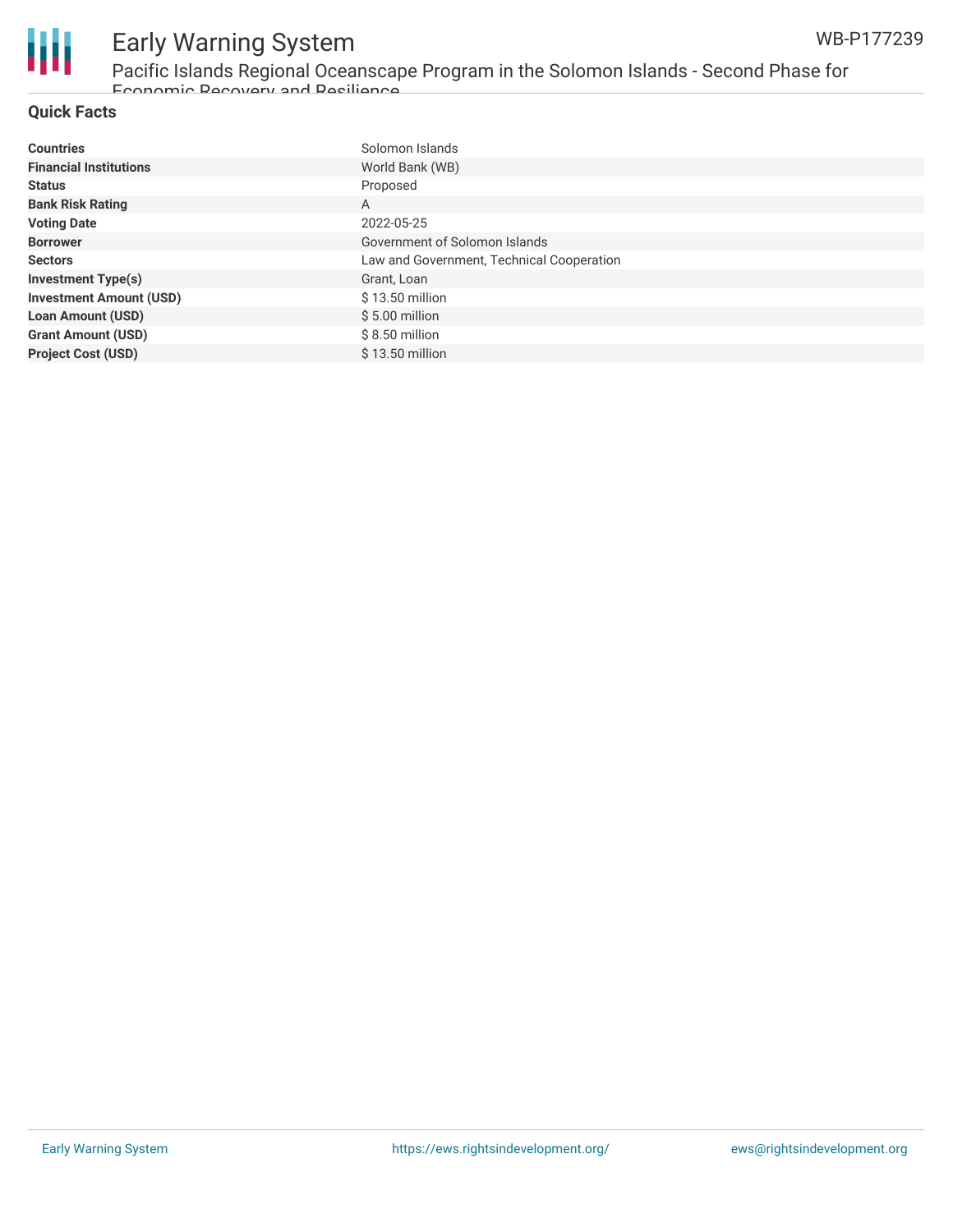

Pacific Islands Regional Oceanscape Program in the Solomon Islands - Second Phase for Economic Recovery and Resilience

#### **Project Description**

According to the bank's website, "The Development Objective of the Series of Project is to strengthen the shared management of selected Pacific Island oceanic and coa stal fisheries, and the critical habitats upon which they depend.For Solomon Islands' PROP 2nd Phase, the proposed Project Develop ment Objective (PDO) is to strengthen regional collaboration and national capacity for a sustained socio-economic contribution of the fisheries sector in the Solomon Islands."

No further information available at time of disclosure.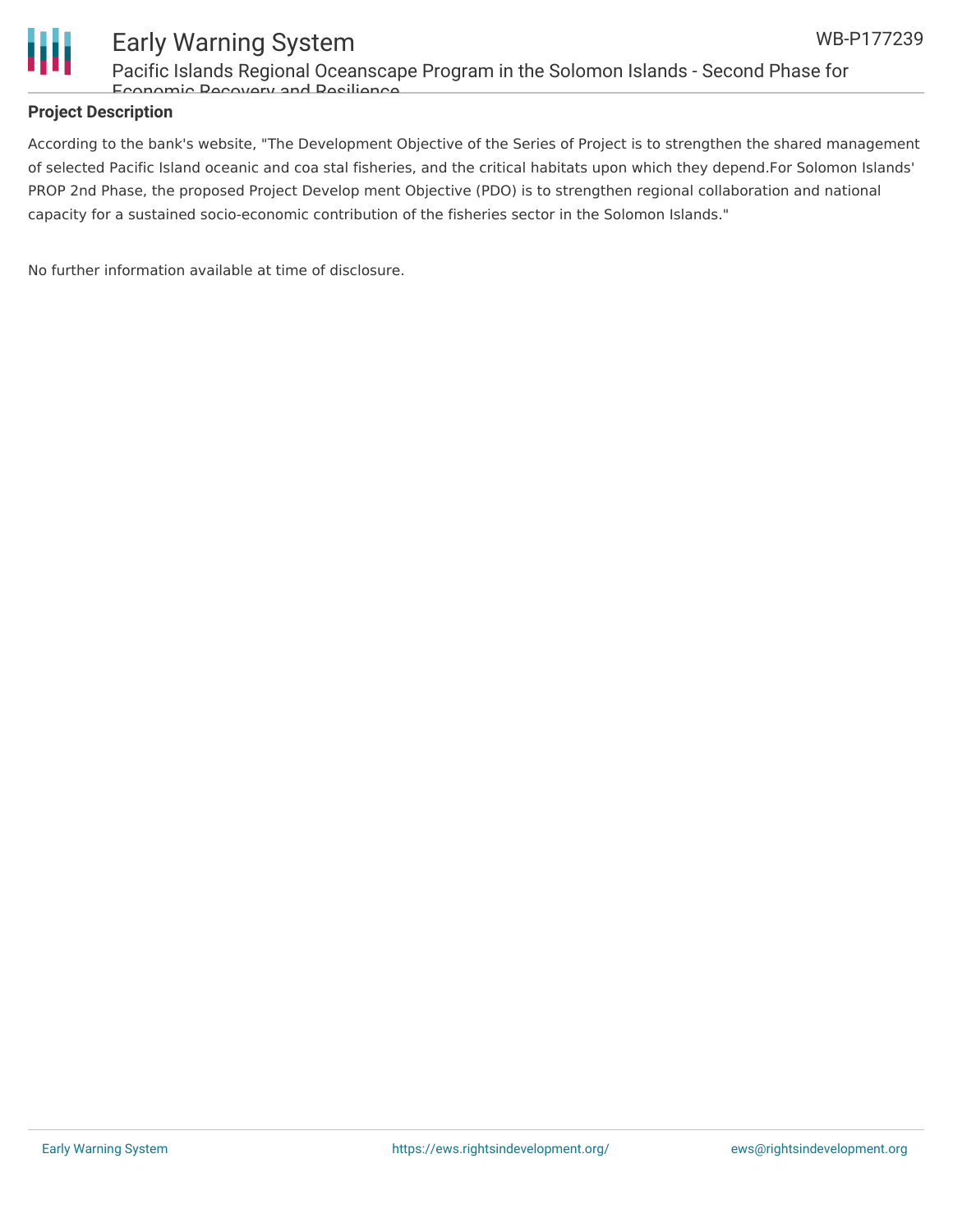

Pacific Islands Regional Oceanscape Program in the Solomon Islands - Second Phase for Economic Recovery and Resilience

#### **Investment Description**

World Bank (WB)